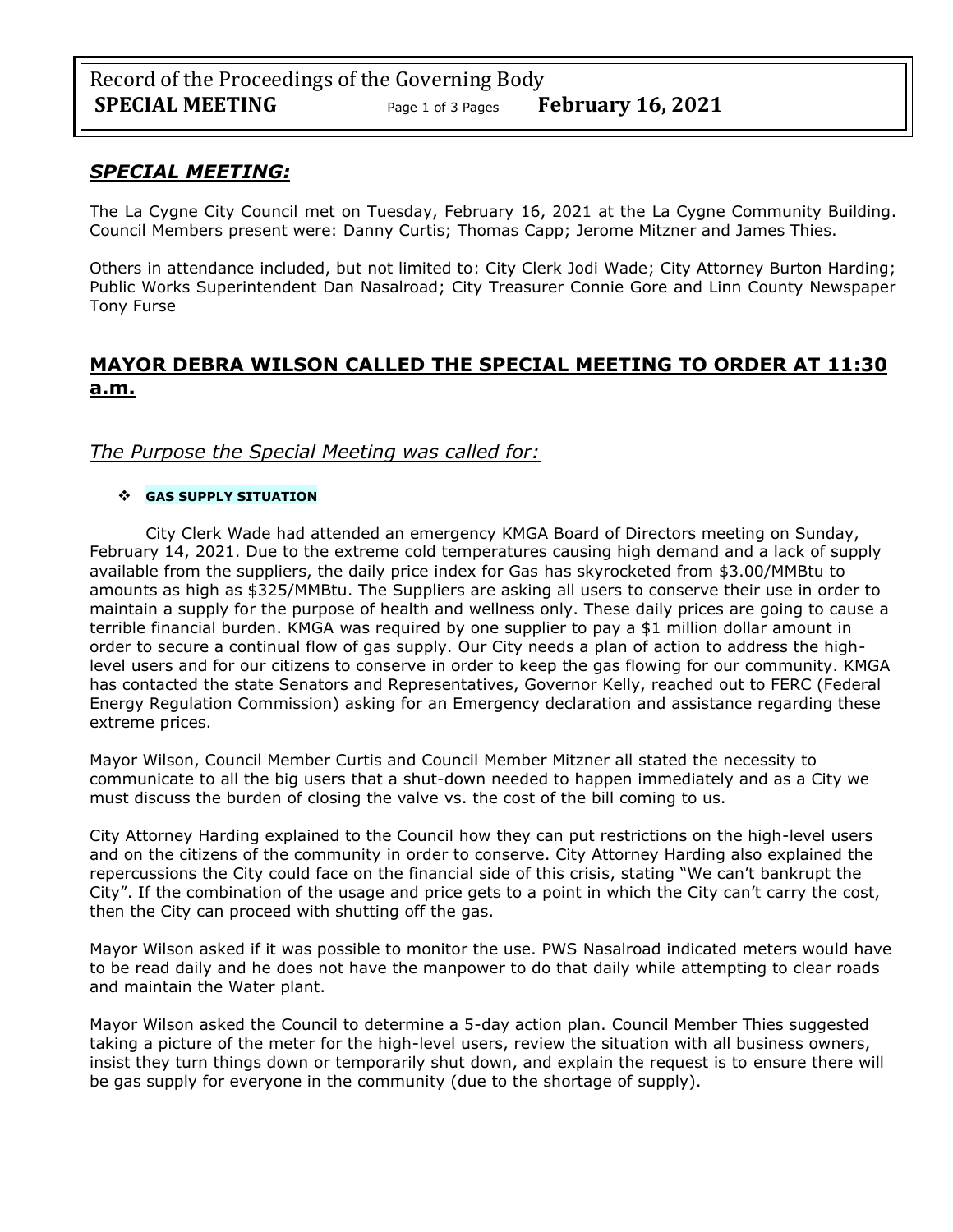Record of the Proceedings of the Governing Body **SPECIAL MEETING** Page <sup>2</sup> of 3 Pages **February 16, 2021**

Mayor Wilson suggested putting together an Emergency Order "press release" and taking it door to door to all citizens and businesses to explain to them we are doing all we can to keep the gas supply coming. Also using all sources of communication to include: Facebook and the City website. CC Wade suggested reaching out to the school and to Doug Bartlett (Linn Co. Emergency Management) about using their telephone messaging services. Council Member Curtis stated he would check with Peoples Telecommunication about their phone message system.

PWS Nasalroad indicated he had received a call from Doug Bartlett (Linn Co Emergency Management) prior to this meeting. Doug Bartlett had received a call from the state wanting to know how many cities in Linn County would be shutting off their gas valves due to the gas shortage and how many warming centers would they be opening? PWS Nasalroad indicated the Community building and Prairie View high school operate on gas furnaces.

Council Member Mitzner asked City Attorney Harding if the City would be able to get a bond to float the front load of cost? City Attorney Harding indicated the City could look into temporary loans to help. Council Member Mitzner stated the City needs to determine an amount that is the City's limit and the necessity to shut off the gas would be a reality. Mayor Wilson stated "I hope and pray relief could come from the State or Federal government".

CC Wade explained the situation is similar for the electric energy. The electric industry is fluctuating between emergency level 2 and 3 which causes rolling blackouts for cities. KCC (Kansas Corporation Commission) called an emergency meeting on February 15 regarding the rolling blackouts and advised cities to have the gas crew on hand when these electrical blackouts occur. The electric blackouts are to last between 30 – 60 minutes. The problem is when the power is turned back on all the electric start-ups on the gas furnaces happen at once and it overloads the gas system and can cause a gas outage.

The City Council asked the Clerks to put together an Emergency Order explaining the current situation regarding the gas supply and the necessity for everyone to conserve. Mayor Wilson indicated to make it clear that gas usage is for health and wellness only. It was suggested to explain the situation on one side of the order and on the other side indicate what homes and businesses should do to help conserve. We also needed to indicate to the businesses the potential cost and the importance for them to shut-down. Citizens need to cut their use in half to slow the usage down. Make it clear the City is not going to shut-off the valve and is doing everything possible to keep the gas flowing.

Council Member Mitzner stated the importance for us to take care of our people. In this crisis the people take priority over production and sales.

Council Member Curtis asked the clerks to reach out to the school and ask them to turn down the thermostats and to close.

Mayor Wilson asked the clerks to reach out to volunteers to help distribute the flyers door-to-door.

## *ADJOURNMENT:*

## ❖ *Motion*

**Council Member Capp motioned to adjourn the meeting. Motion seconded by Council Member Mitzner, voted on, passed 4-0. Time 12:20pm.**